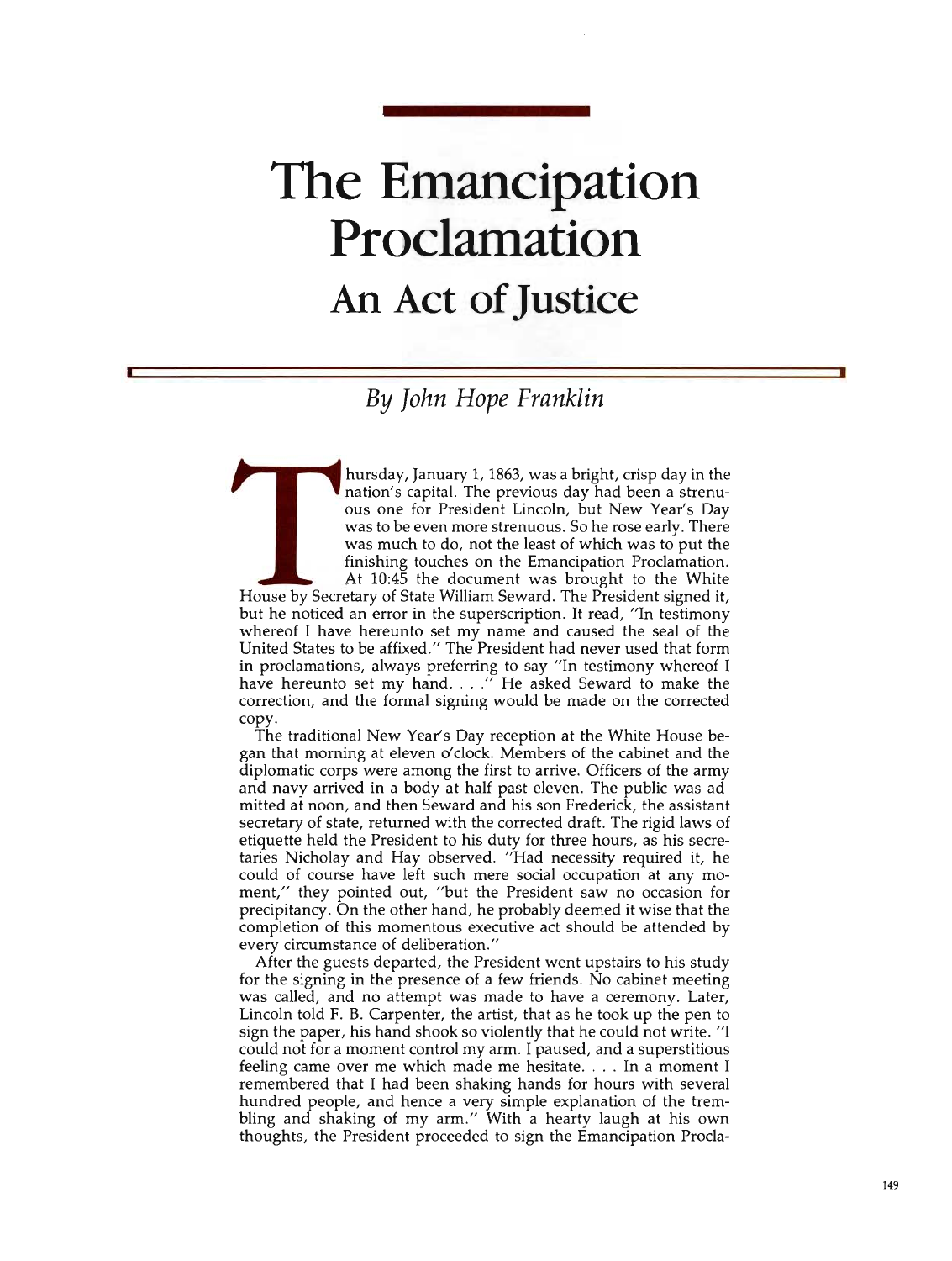

A Union soldier reads the Emancipation Proclamation to newly freed slaves. After Lincoln signed the Proclamation, celebrations took place throughout the country.

mation. Just before he affixed his name to the document, he said, "I never, in my life, felt more certain that I was doing right than I do in signing this paper."

When I made my first serious study of this document, several copies of the December 30 draft were in existence. The copies of cabinet officers Edward Bates, Francis Blair, William Seward, and Salmon P. Chase were in the Library of Congress. The draft that the President worked with on December 31 and the morning of New Year's Day is considered the final manuscript draft. The principal parts of the text are written in the President's hand. The two paragraphs from the preliminary proclamation of September 22, 1862, were clipped from a printed copy and pasted onto the President's draft, "merely to save writing." The superscription and the final closing are in the hand of a clerk in the Department of State. Later in the year, Lincoln presented his copy to the ladies in charge of the Northwestern Fair in Chicago. He told them that he had some desire to retain the paper, "but if it shall contribute to the relief and comfort of the soldiers, that will be better," he said most graciously. Thomas Bryan purchased it and presented it to the Soldiers' Home in Chicago, of which he was president. The home was destroyed in the Great Chicago Fire of 1871. Fortunately, four photographic copies of the original had been made. The official engrossed document is in the National Archives and follows Lincoln's original copy.

It is worth observing that there was no mention, in the final draft, of Lincoln's pet schemes of compensation and colonization, which were in the preliminary proclamation of September 22, 1862. Perhaps Lincoln was about to give up on such impracticable propositions. In the preliminary proclamation, the President had said that he would declare slaves in designated territories "thenceforward, and forever free." In the final draft of January  $1$ ,  $1863$ , he was content to say that they "are, and henceforward shall be free." Nothing had been said in the preliminary draft about the use of blacks as soldiers. In the summer of 1862 the Confiscation Act had authorized the President to use blacks in any way he saw fit, and there had been some limited use of them in noncombat activities. In stating in the Proclamation that former slaves were to be received into the armed services, the President believed that he was using congressional authority to strike a mighty blow against the Confederacy.

It was late afternoon before the Proclamation was ready for transmission to the press and others. Earlier drafts had been available, and some papers, including the *Washington Evening Star, had used those* drafts, but it was at about 8 p.m. on January 1 that the transmission of the text over the telegraph wires actually began.

Young Edward Rosewater, scarcely twenty years old, had an exciting New Year's Day. He was a mere telegraph operator in the War Department, but he knew the President and had gone to the White House reception earlier that day and had greeted him. When the President made his regular call at the telegraph office that evening, young Rosewater was on duty and was more excited than ever. He greeted the President and went back to his work. Lincoln walked over to see what Rosewater was sending out. It was the Emancipation Proclamation! If Rosewater was excited, the President seemed the picture of relaxation. After watching the young operator for a while, the President went over to the desk of Tom Eckert, the chief telegraph operator in the War Department, sat in his favorite chair, where he had written most of the preliminary proclamation the previous summer, and gave his feet the proper elevation. For him, it was the end of a long, busy, but perfect day.

For many others in various parts of the country, the day was just beginning, for the celebrations were not considered official until word was received that the President had actually signed the Proclamation. The slaves of the District of Columbia did not have to wait, however, for back in April 1862 the Congress had passed a law setting them free. Even so, they joined in the widespread celebrations on New Year's Day. At Israel Bethel Church, Reverend Henry McNeal Turner ington Evening Star that carried the text of went out and secured a copy of the W*ash*the Proclamation. Back at the church, Turner waved the newspaper from the pulpit and began to read the document. This was the signal for unrestrained celebration characterized by men squealing, women fainting, dogs barking, and whites and blacks shaking hands. The Washington celebrations continued far into the night. In the Navy Yard, cannons began to roar and continued for some time.

In New York the news of the Proclamation was received with mixed feelings. Blacks looked and felt happy, one reporter said, while abolitionists "looked .<br>glum and grumbled . . . that the proclamation was only given on account of military necessity.'' Within a week, however, there were several large celebra-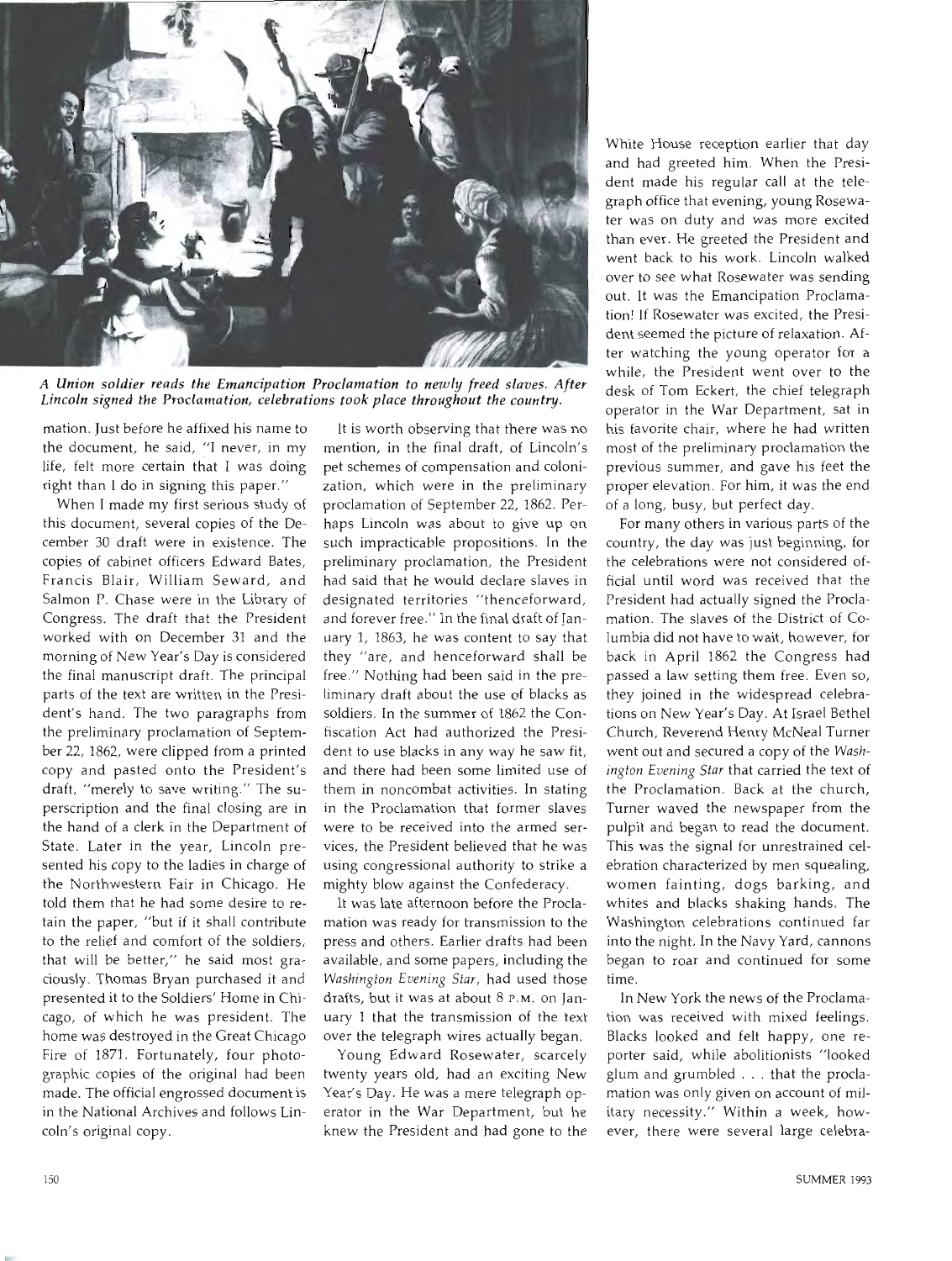## **PROLOGUE PROLOGUE**

tions in which abolitionists took part. At Plymouth Church in Brooklyn, the celebrated Henry Ward Beecher preached a commemorative sermon to an overflow audience. "The Proclamation may not free a single slave," he declared, "but it gives liberty a moral recognition." There was still another celebration at Cooper Union on January 5. Several speakers, including the veteran abolitionist Lewis Tappan, addressed the overflow audience. Music interspersed the several addresses. Two of the renditions were the "New John Brown Song," and the "Emancipation Hymn."

A veritable galaxy of leading literary figures gathered in the Music Hall in Boston to take notice of the climax of the fight that New England abolitionists had led for more than a generation. Among those present were John Greenleaf Whittier, Henry Wadsworth Longfellow, Oliver Wendell Holmes, Harriet Beecher Stowe, Francis Parkman, and Josiah Quincy. Toward the close of the meeting, Ralph Waldo Emerson read his "Boston Hymn" to the audience. In the evening, a large crowd gathered at Tremont Temple to await the news that the President had signed the Proclamation. Among the speakers were Judge Thomas Russell, Anna Dickinson, Leonard Grimes, William Wells Brown, and Frederick Douglass. Finally, it was announced that "It is coming over the wire," and pandemonium broke out! At midnight, the group had to vacate Tremont Temple, and from there they went to the Twelfth Baptist Church at the invitation of its pastor, Leonard Grimes. Soon the church was packed, and it was almost dawn when the assemblage dispersed. Frederick Douglass pronounced it a "worthy celebration of the first step on the part of the nation in its departure from the thraldom of the ages."

The trenchant observation by Douglass that the Emancipation Proclamation was but the first step could not have been more accurate. Although the presidential decree would not free slaves in areas



*Ralph Ralph Waldo Waldo Emerson Emerson proclaimed, proclaimed, "To "Today day unbind unbind the the captive," captive," in in his his reading reading of of*  $the$  "Boston Hymn."

signal both to the slaves and to the Confederacy that enslavement would no longer be tolerated. An important part of that signal was the invitation to the slaves to take up arms and participate in the fight for their own freedom. That more than 185,000 slaves as well as free blacks accepted the invitation indicates that those who had been the victims of thraldom were now among the most enthusiastic freedom fighters.

Meanwhile, no one appreciated better

than Lincoln the fact that the Emancipation Proclamation had a quite limited effect in freeing the slaves directly. It should be remembered, however, that in the Proclamation he called emancipation "an act of justice," and in later weeks and months he did everything he could to confirm his view that it was *An Act of Justice*. And no one was more anxious than Lincoln to take the necessary additional steps to bring about actual freedom. Thus, he proposed that the Republican party include in its 1864 platform a plank calling for the abolition of slavery by constitutional amendment. When he was "notified" of his renomination, as was the custom in those days, he singled out that plank in the platform calling for constitutional emancipation and pronounced it "a fitting and necessary conclusion to the final success of the Union cause." Early in 1865, when Congress sent the amendment to Lincoln for his signature, he is reported to have said, "This amendment is a King's cure for all the evils. It winds the whole thing up."

Despite the fact that the Proclamation did not emancipate the slaves and surely did not do what the Thirteenth Amendment did in winding things up, it is the



where the United States could not en-<br>force the Proclamation, it sent a mighty take up arms and fight for their freedom. Above, a black infantry at Fort Lincoln. take up arms and fight for their freedom. Above, a black infantry at Fort Lincoln.